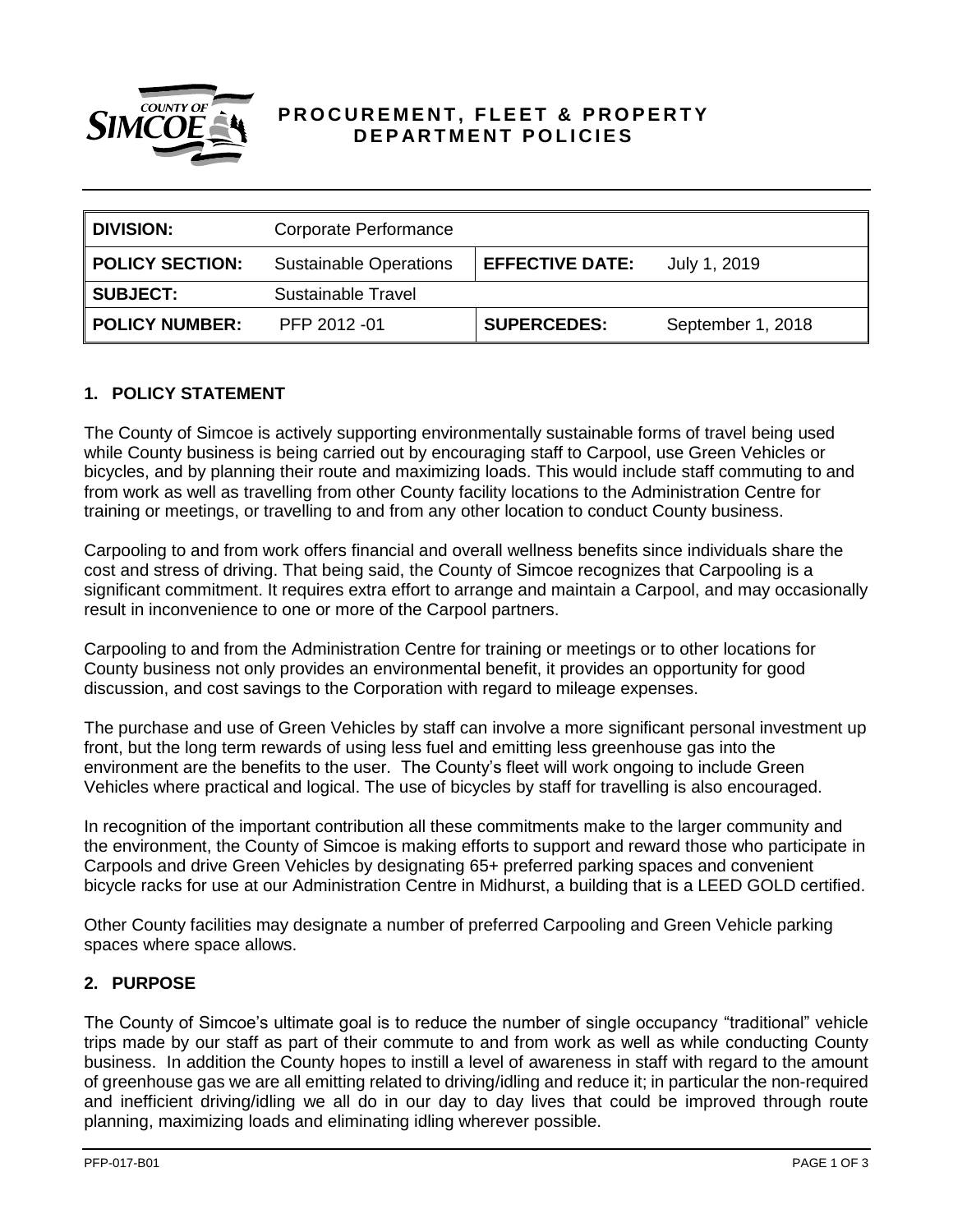It is the County's hope that all Carpool, Green Vehicle and bicycle parking spaces at the Administration Centre will eventually be filled to capacity each day and that more spaces will be required at some point in the future as we all participate more frequently in opportunities such as this to do our part toward environmental sustainability.

# **3. SCOPE**

This policy applies to all employees in all employment classifications travelling within the County to and from work or as part of their work responsibilities. *The preferred parking component of this policy speaks specifically to Carpool, Green Vehicle and bicycle parking at the Administration Centre and any other County facility that chooses to implement preferred parking spaces*.

## **4. DEFINITIONS**

"**Carpool**" means a group of two or more people who travel together in a vehicle to and from a County location for work, training, meetings or other business. Parking spaces designated for Carpooling will be signed "Reserved Parking – Carpool Vehicles Only".

"**Green Vehicle**" vehicle means:

- any vehicle that produces zero greenhouse gas emissions
- any vehicle (including motorcycles) that is a "low-emitting or fuel efficient vehicle" powered by any means (gasoline, diesel, electric, hybrid engine) and
- is a vehicle operating at a **Combined Fuel Consumption Rating (CFCR) of 6.5 litres/100 kilometers or less** as defined by Natural Resources Canada's Office of Energy Efficiency or
- a vehicle that is classed as a **Green Vehicle** by the Province of Ontario and is displaying a **Green Plate** provided by **the Green Vehicle Licence Plate Program**.

Parking spaces designated for **Green Vehicles** will be signed **"Reserved Parking – Green Vehicles Only"** and must be displaying an official Green Vehicle Parking Permit issued by the PF&P Department.

"**CFCR**" means the combined fuel consumption rating calculated by determining your vehicle's city and highway fuel consumption ratings as provided by the Natural Resources Canada on the Government of Canada website:

<https://fcr-ccc.nrcan-rncan.gc.ca/en/>

**"Green Vehicle Licence Plate Program"** eligible vehicles are listed here:

<http://www.mto.gov.on.ca/english/vehicles/electric/green-plates-eligible-vehicle.shtml>

Note: Staff should contact the PF&P department at Ext 1279 if they have questions about the Green Vehicle Parking program.

## **5. PREFERRED PARKING**

**Designated Parking Spaces at other County Facilities –** County facilities may designate a number of preferred parking spaces for Carpoolers, drivers of Green Vehicles and provide bicycle racks for cyclists. Signage for these parking spaces can be obtained by submitting an SRS request to Maintenance and Facilities staff at the Administration Centre.

## **6. POLICY COMPLIANCE**

County staff are expected to abide by the guidelines of this policy, display their Green Vehicle Parking Permit, and act respectfully and honestly when parking at County facilities with designated parking.